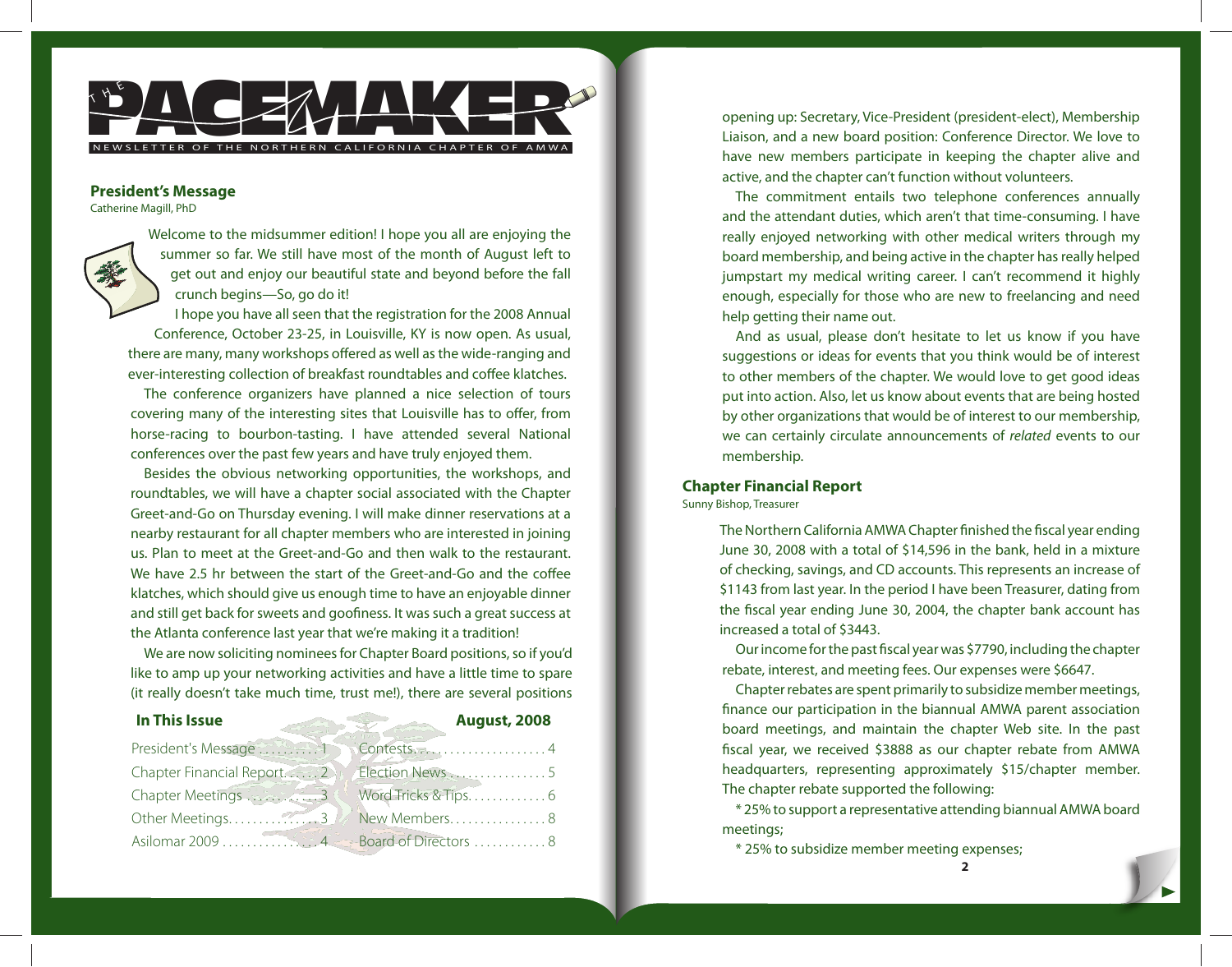\* 13% for Web site expenses;

\* 8% for chapter board meeting and miscellaneous expenses. The remainder of the rebate (29%) is in the chapter bank account.

This year for the first time, the chapter is now reporting the Pacific Coast Regional Conference finances to AMWA. This used to be done by a separate committee. These funds are kept in separate bank accounts and have completely separate accounting.

If you would like more detailed information on the chapter's finances, please contact me at treasurer@amwancal.org.

# **Chapter Meetings on the Wa**y

### Things are picking up!

We are in the final stages of getting set to offer another live installment of the ever-popular "Word Tips and Tricks," offered by our own Maggie Norris. This workshop is set for Sept. 20 and will be held in the East Bay- we're still looking for the exact location. Keep your eyes open for an email announcement soon.

We are also looking into several fall/winter events, including a speaker from the Public Library of Science (PLoS) to talk about the open access movement, Mary Roach (long [game of phone tag\), and possibly some](www.devicelink.com/expo/bioforum08)one from Adobe to talk about their software for scientific illustrations!

# **Other Meetings of Interest**

## **September 10-11: BIOMEDevice Forum •**

BIOMEDevice Forum is the nation's premier executive-level conference focusing on convergence and cross-sector collaborations among companies in the biotechnology, medical device, in vitro diagnostics, and pharmaceutical industries. This two-day event brings together key players involved in investing, partnering, licensing, and developing business opportunities in the rapidly growing market for innovative healthcare products. More information at www.devicelink.com/expo/bioforum08.

#### **September 11-12: Biotech Supply Chain Academy •**

The Biotech Supply Chain Academy (BioSCA) will launch its inaugural conference on September 11-12, 2008 at the South San Francisco Conference Center. The event is designed to provide an exclusive audience of senior-level executives with authoritative insights, best practices and market intelligence about the supply and distribution of biotechnology products. BayBio is a sponsoring association. The program's theme

is "Achieving Supply Collaboration - From R together professionals f clinical outsourcing con government regulatory academia, industry r management consulta www.entertainmentsup

**•** September 24: Gene Gene Acres is a one-da analysis of issues by pro From facilities design certification to internati provides insights into companies every day. A opportunity to network www.baybio.org/wt/ho

## **Asilomar 2009 Is Sneakin**

Time to start thinking of The 2009 Pacific Coa [from Sunda](mailto:ltushla@gmail.com)y April 26, 2 in Pacific Grove, Califorr Pacific Southwest chap  $(3 \text{ core and } 1 \text{ advance})$ of interest to medical different settings, as we The theme for t Professionalism in Med

For more information the Educational Coord gmail.com.

# **Enter and Win**

**• 2008 Excellence in N** Sponsor: Society for New These awards hon nonprofit organizatio outlets, and individuals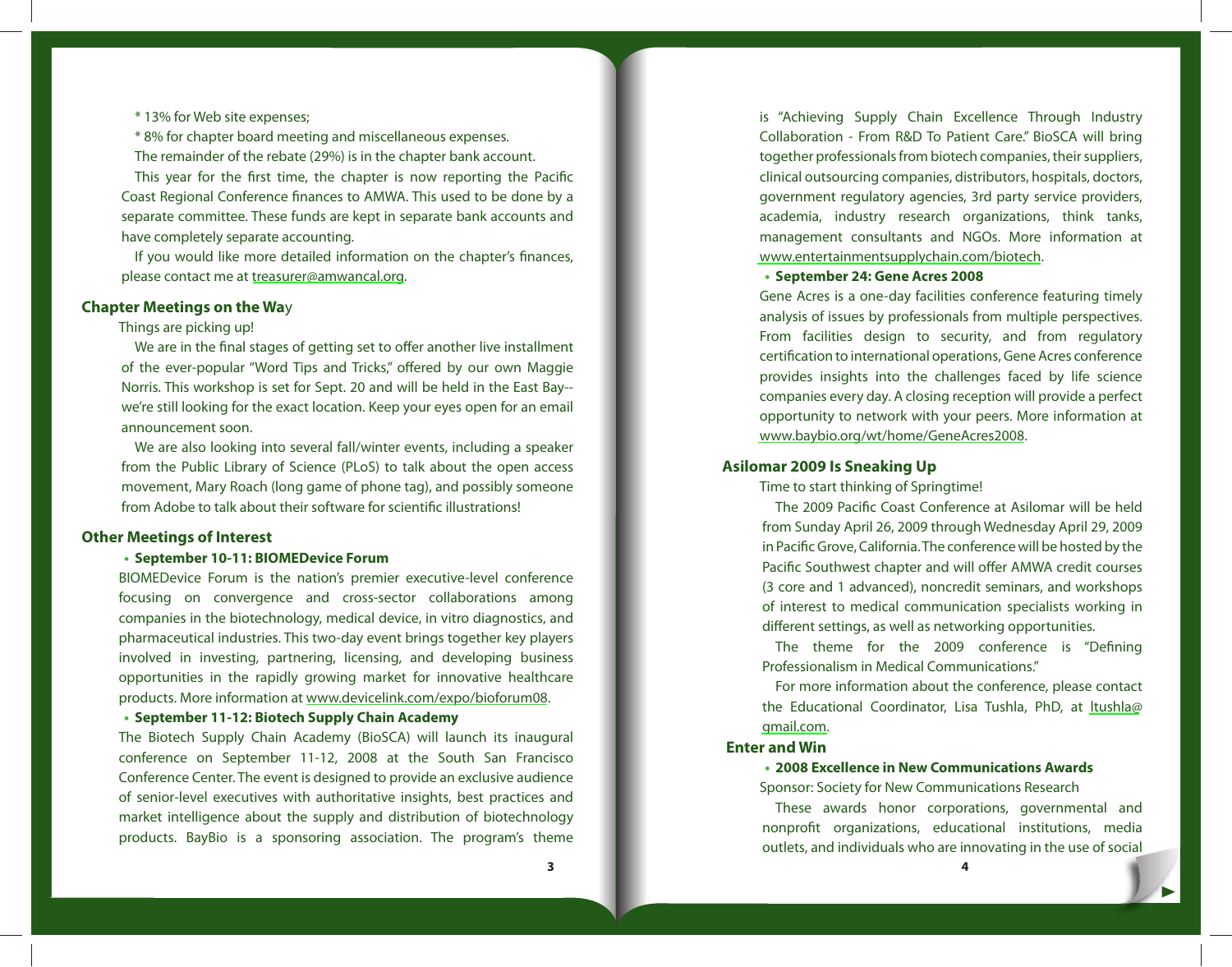media, information and communications technologies, mobile media, online communities, virtual worlds, and collaborative technologies. Fields of interest include advertising, [marketing, public relations and]( www.aaaai.org/media/samter_journalism_award) [corporate commu]( www.aaaai.org/media/samter_journalism_award)nications, entertainment, education, politics, and social initiatives.

The deadline for entry is Sept. 8, 2008. Entry guidelines and entry forms can be downloaded at www.sncr.org/awards.

#### **2008 Samter Journalism Awards •**

Sponsor: American Academy of Allergy, Asthma & Immunology

The Samter awards recognize the best health reporting on allergic disease in print, boradocast, and new media. Winners in each category receive a \$1000 cash prize. The deadline for entry is Oct. 31, 2008. Contest details and entry form are at www.aaaai.org/media/samter\_ journalism\_award.

#### **Asilomar-related Bylaw Amendments**

Catherine Magill, PhD

Now that the 2008 Pacific Coast (Asilomar) Conference has been successfully completed, there are some related items that I need to share with the chapter membership.

For some time now, we have kept Pacific Coast Conference finances and chapter finances completely separate so that there is neither any intermingling of funds nor the opportunity for wayward chapter members to access the conference till. However, there is now too much distance between the two organizations. We want to codify guidelines to ensure that the chapter continues to take ownership of hosting the conference every other year. Even years are hosted by the Northern California chapter, odd years by the Pacific Southwest chapter.

In order to strengthen the bond between chapter and conference, we are adding the Conference Director to the chapter board. This would be a two year position as the conference takes about 18 months from start to finish. Putting the Conference Director on the board will strengthen communication between chapter and conference.

We also need to amend the Chapter Bylaws to codify the practice of keeping conference and chapter funds separate. In the fall election, you will see two amendments on the ballot. One adds the Conference Director as a Board Member. The other ensures that conference and chapter funds are kept separate.

These two changes of our connection to t conferences are as sucurge you to vote YES or

#### **The Truth about Templates**

Maggie Norris and Laura Singer

Whenever you use Word The problem: Unless defaults to the Normal Using the Normal term But in practice, it mea look will be based on v of as "normal."

Writers generally h document should look Microsoft programmer: I have yet to meet a wite levels of heads, but that in the Normal Word ten **Who uses custom templates?**

> You may be using a cust you're doing so. Autonur style sheets for Heading if your documents inclu at some time, customize Whenever you are edit you are working in a custom template. template was constructed

make a lot of difference document and your lev **What custom templates can do** 

> Using custom templates origination, developme A well-designed and you with many tasks; n the most obvious adva